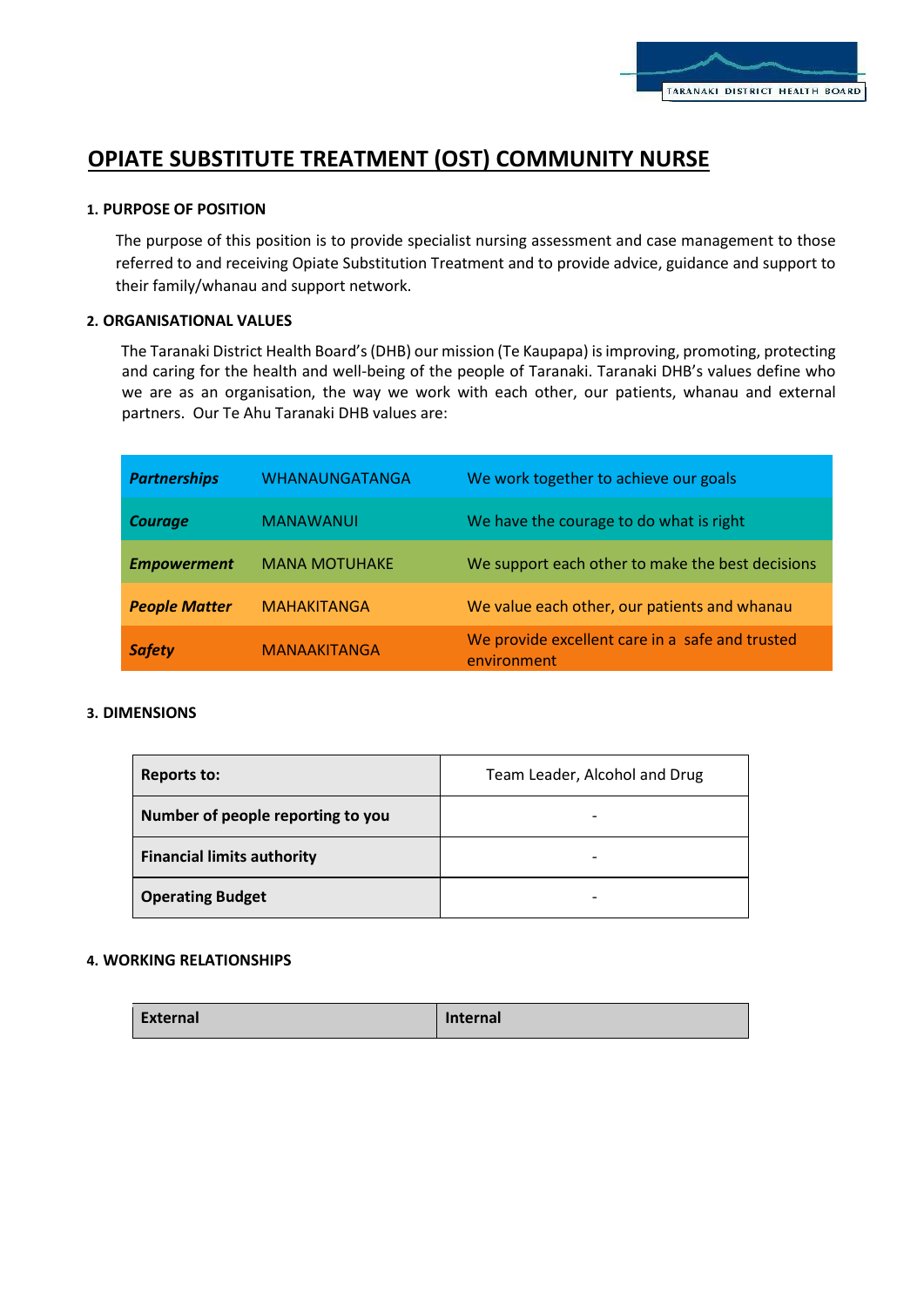Page **1** of **5**

# **5. ACCOUNTABILITIES**

| <b>Key area of responsibility</b>                                                          | <b>Expected outcomes</b>                                                                                                                                          |
|--------------------------------------------------------------------------------------------|-------------------------------------------------------------------------------------------------------------------------------------------------------------------|
| 1. Clinical Duties and Technical<br><b>Functions:</b><br>Provide initial assessments, case | Provide case management in accordance with the aims and<br>objectives of the National Guidelines for Opioid Substitution<br>Treatment (2014).                     |
| management, coordination of the<br>Opiate Substitute Programme and                         | Provide comprehensive assessments and biopsychosocial<br>interventions based on best current practice.                                                            |
| primary health liaison.                                                                    | Provide information/education on effects of alcohol and<br>other drug use, as may be required by clients, in accordance<br>with the principles of harm reduction. |
|                                                                                            | Assist in transfer of OST clients to delegated General Practice<br>(GP) clients where appropriate.                                                                |
|                                                                                            | Provide appropriate support and liaison services for people<br>who receive OST from delegated GPs.                                                                |
|                                                                                            | Provision of requested reports and data as required.                                                                                                              |
|                                                                                            | Consultation and liaison with allied health professionals.                                                                                                        |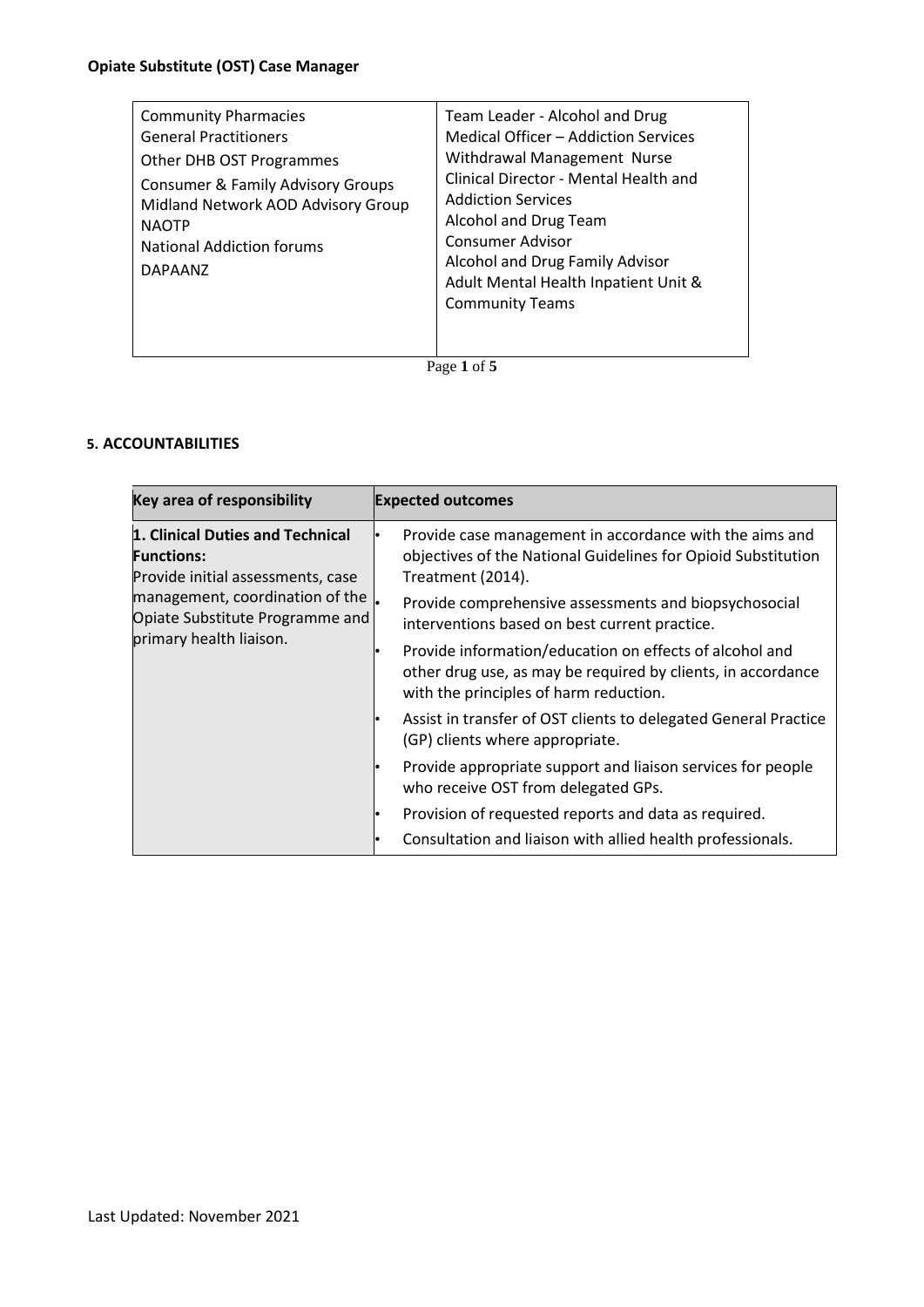| 2. Document Standards:<br>Appropriate Records are kept.                                                                        | Accurate, thorough and well organised client records are<br>maintained.                                                                                                                                                                                                                                                                                                                                                                                                             |
|--------------------------------------------------------------------------------------------------------------------------------|-------------------------------------------------------------------------------------------------------------------------------------------------------------------------------------------------------------------------------------------------------------------------------------------------------------------------------------------------------------------------------------------------------------------------------------------------------------------------------------|
|                                                                                                                                | All assessments and Interview sessions are recorded on<br>appropriate documentation in client file.                                                                                                                                                                                                                                                                                                                                                                                 |
|                                                                                                                                | Administration requirements are followed accurately,<br>professionally and on time e.g. reports, statistics, time sheets.                                                                                                                                                                                                                                                                                                                                                           |
|                                                                                                                                | Compliance with company guidelines and policies.                                                                                                                                                                                                                                                                                                                                                                                                                                    |
|                                                                                                                                | Contribute to the company's commitment to quality services<br>by compliance with established protocols and procedures.                                                                                                                                                                                                                                                                                                                                                              |
|                                                                                                                                | Consistently demonstrate familiarity with Alcohol & Drug (AOD)<br>and service wide policies and protocols.                                                                                                                                                                                                                                                                                                                                                                          |
|                                                                                                                                | Ensure that all OST protocols and AOD practitioner<br>competencies are complied with when assessing and working<br>with clients.                                                                                                                                                                                                                                                                                                                                                    |
|                                                                                                                                |                                                                                                                                                                                                                                                                                                                                                                                                                                                                                     |
| 3. Team Work and<br><b>Collaborative Activity</b><br>Initiate and maintain active<br>liaison, establish networks and           | Information channels and communication established with<br>the Clinical Director, Unit Manager, Team Leader, GP Liaison<br>Coordinator, other Case Managers, Counsellors, Detox Nurse,<br>GP's, Practice Nurses and Community Pharmacists.                                                                                                                                                                                                                                          |
| communication processes with<br>other drug and alcohol related                                                                 | Effective involvement and consultation with health<br>professionals involved in the treatment plans of client.                                                                                                                                                                                                                                                                                                                                                                      |
| professionals as appropriate.                                                                                                  | Attend regular case management, review meetings and other<br>meetings/hui as required.                                                                                                                                                                                                                                                                                                                                                                                              |
|                                                                                                                                | Contribute to ongoing development of data base of resource<br>information developed and available to clients about services<br>in community.                                                                                                                                                                                                                                                                                                                                        |
|                                                                                                                                | Attend and actively participate in staff and team meetings.                                                                                                                                                                                                                                                                                                                                                                                                                         |
|                                                                                                                                | Recognition and respect for other team member's unique<br>and overlapping roles.                                                                                                                                                                                                                                                                                                                                                                                                    |
|                                                                                                                                | High standard of professionalism respect and co-operation<br>with all working colleagues.                                                                                                                                                                                                                                                                                                                                                                                           |
| 4. Continuous Professional<br><b>Development</b><br>Continual up-skilling and<br>development to ensure<br>optimum client care. | Participation in regular clinical individual supervision, as<br>contracted.<br>Continue to maintain new knowledge and skills as required.<br>New skills are demonstrated, shared with other team<br>members and new responsibilities accepted.<br>Commitment to developing skills to enhance understanding<br>and appreciation of the implications of the Treaty of Waitangi<br>as it applies to health.<br>Active participation in all aspects of in-service staff<br>development. |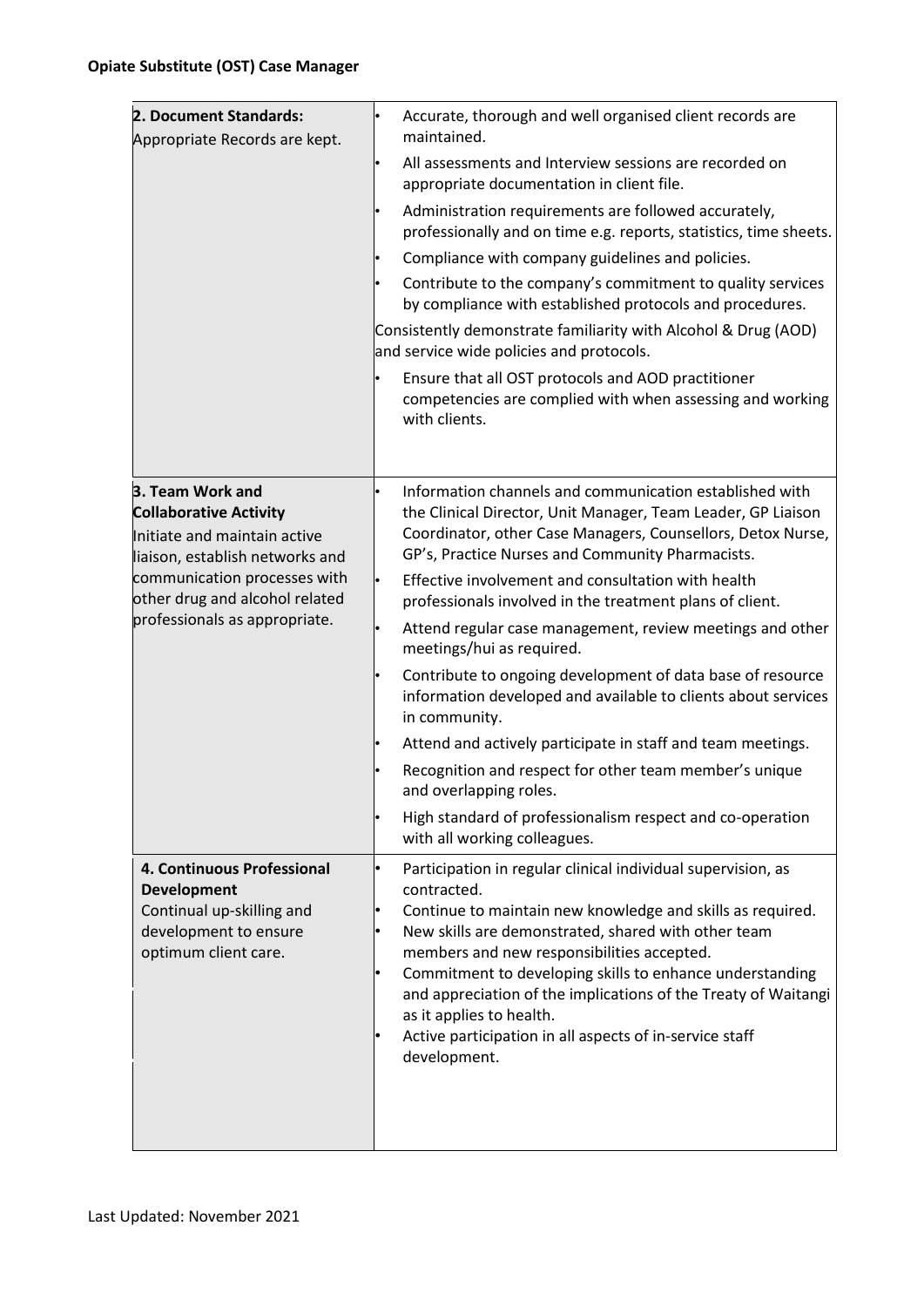| <b>Organisational Accountabilities</b> | <b>Expected Outcome for all employees</b>                                                                                                                                                                                                                                                                                                                                                                                                                                                                                                                                                                                                                                                                                                                                                                                                                                                                                                                                                                                                                                                                                                                                                                                                                                                                                                                                                                                                                                                                                                                                                                                                                                                                                                                                               |  |
|----------------------------------------|-----------------------------------------------------------------------------------------------------------------------------------------------------------------------------------------------------------------------------------------------------------------------------------------------------------------------------------------------------------------------------------------------------------------------------------------------------------------------------------------------------------------------------------------------------------------------------------------------------------------------------------------------------------------------------------------------------------------------------------------------------------------------------------------------------------------------------------------------------------------------------------------------------------------------------------------------------------------------------------------------------------------------------------------------------------------------------------------------------------------------------------------------------------------------------------------------------------------------------------------------------------------------------------------------------------------------------------------------------------------------------------------------------------------------------------------------------------------------------------------------------------------------------------------------------------------------------------------------------------------------------------------------------------------------------------------------------------------------------------------------------------------------------------------|--|
| <b>Health Equity</b>                   | The TDHB strives to eliminate health inequalities and achieve<br>health equity for the Taranaki population. In practical terms this<br>means all staff are required to implement relevant health equity<br>policies, procedures, approaches and guidelines issued from<br>time to time including:<br>the Pae Ora Framework which requires:<br>Demonstrating the<br>principles<br>of<br>Partnership,<br>$\circ$<br>Participation and Protection under the Treaty of<br>Waitangi;<br>improving understanding of the determinants of ethnic<br>$\circ$<br>inequalities in health, in particular the "Drivers of ethnic<br>inequalities in health" and the "Pathways to<br>Inequalities" both of which are referenced in the TDHB<br>Pae Ora Framework, Appendix 1;<br>Ensuring Health Equity assessment is embedded into<br>O<br>your practise where services, policies or programmes<br>are expected to improve outcomes for Māori;<br>Effectively implementing health equity approaches<br>$\circ$<br>outlined for Health Professionals in "Equity of Health<br>Care for Maori: A Framework" published by the Ministry<br>of Health to support He Korowai Oranga Refresh 2014,<br>national Maori Health Strategy;<br>Ensuring appropriate health literacy responses are used<br>$\circ$<br>for effective engagement with Māori;<br>You must ensure accurate ethnicity data is collected or held<br>for patients and clients you interact with by following the<br>TDHB Ethnicity Data Collection Policy and procedures;<br>You must attend the Cultural Competency training provided by<br>and for staff of the TDHB including Treaty of Waitangi workshop,<br>General/Clinical Refreshers, Engaging Effectively with Maori and<br>any other training identified as essential for staff. |  |
| <b>Health and Safety</b>               | Maintains a safe and healthy environment.<br>Complies with health & safety policies and procedures.<br>$\bullet$<br>Carries out work in a way that does not adversely affect<br>$\bullet$<br>their health and safety or that of other workers.<br>Complies with procedures and correctly use personal<br>$\bullet$<br>protective equipment and safety devices provided.<br>Contributes to hazard identification and management<br>$\bullet$<br>process.<br>Reports accurately near misses/incidents/accidents in a<br>timely manner.<br>Participates in health and safety matters.<br>$\bullet$                                                                                                                                                                                                                                                                                                                                                                                                                                                                                                                                                                                                                                                                                                                                                                                                                                                                                                                                                                                                                                                                                                                                                                                         |  |
| <b>Personal Development</b>            | Fully contributes to the individual's team performance and is<br>$\bullet$<br>committed to identify and pursue opportunities for<br>developing new knowledge and skills. Receives feedback and<br>direction in an appropriate manner.                                                                                                                                                                                                                                                                                                                                                                                                                                                                                                                                                                                                                                                                                                                                                                                                                                                                                                                                                                                                                                                                                                                                                                                                                                                                                                                                                                                                                                                                                                                                                   |  |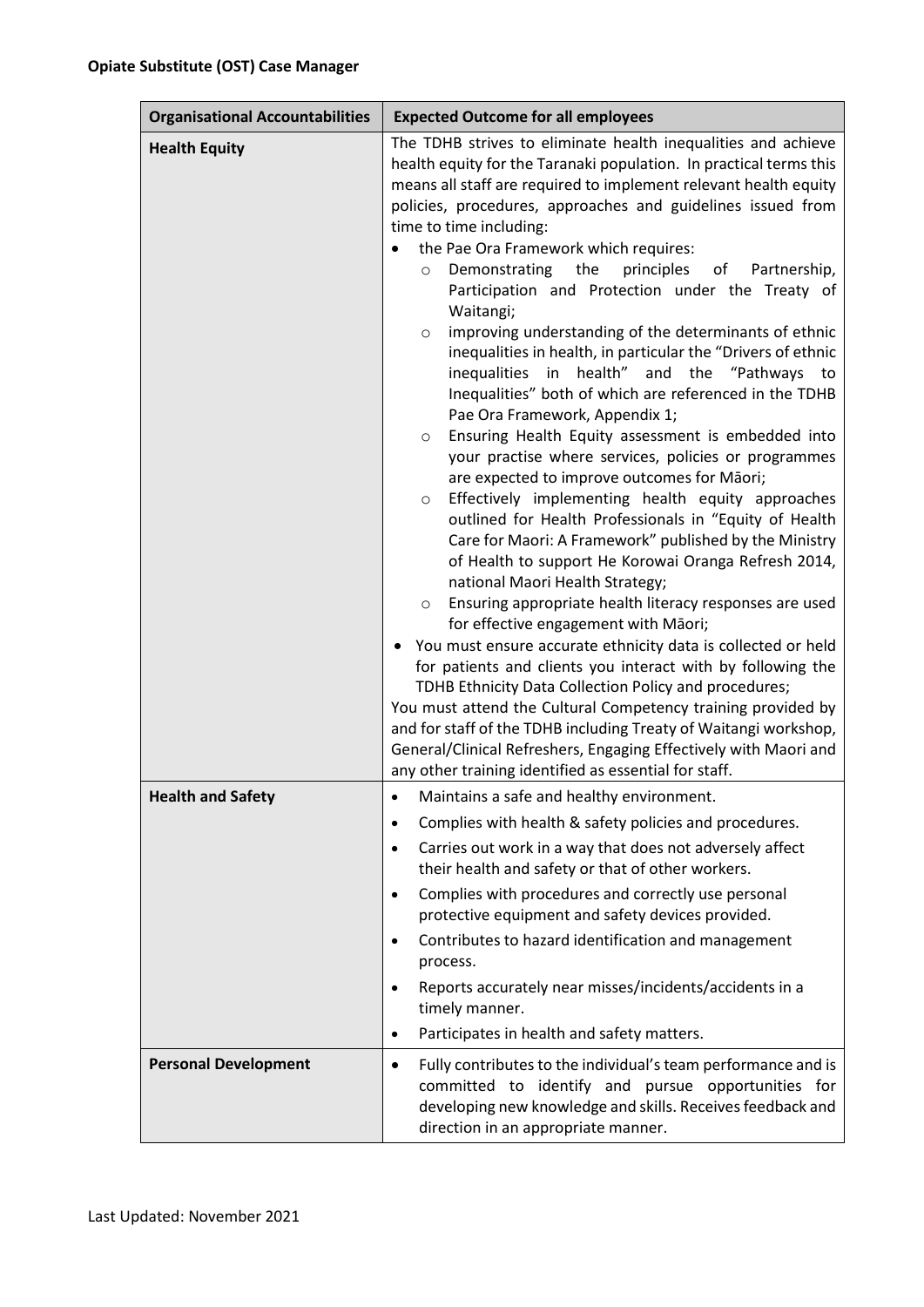| <b>Organisational Accountabilities</b> | <b>Expected Outcome for all employees</b>                                                                                     |
|----------------------------------------|-------------------------------------------------------------------------------------------------------------------------------|
|                                        | Regularly participates in the supervision and feedback<br>processes when personal performance and development is<br>reviewed. |
|                                        | Willing to accept new responsibilities, acquire and<br>demonstrate relevant new knowledge.                                    |

## **6. VARIATION TO DUTIES**

Duties and responsibilities described above should not be construed as a complete and exhaustive list as it is not the intention to limit in any way the scope or functions of the position. Duties and responsibilities can be amended from time to time either by additional, deletion or straight amendment to meet any changing conditions, however this will only be done in consultation with the employee.

#### **7. CAPABILITY REQUIREMENTS**

Capabilities are the behaviours demonstrated by a person performing the job. Capabilities identify what makes a person most effective in a role. Those listed below are expected for the **Alcohol & Other Drug** team roles in the organisation. The required capabilities can change as the organisation develops and the roles change.

## **Capability**

#### **Effective Communication**

Shares well thought out, concise and timely information with others using appropriate mediums. Ensures information gets to the appropriate people within the organisation to facilitate effective decision making.

## **Decision Making/Problem Solving**

Demonstrates effective and timely decision making/problem solving techniques. Aware of the impact of decisions on key stakeholders and consults as appropriate utilizing available resources. Is proactive and effective when problem solving is required.

#### **Innovation/Initiative**

Continually strives for new and improved work processes that will result in greater effectiveness and efficiencies. Questions traditional ways of doing things when choosing a course of action or finds new combinations of old elements to form an innovative solution.

#### **Resilience/Flexibility**

Articulates differing perspectives on a problem and will see the merit of alternative points of view. Will change or modify own opinions and will switch to other strategies when necessary. Adjusts behaviour to the demands of the work environment in order to remain productive through periods of transition, ambiguity, uncertainty and stress.